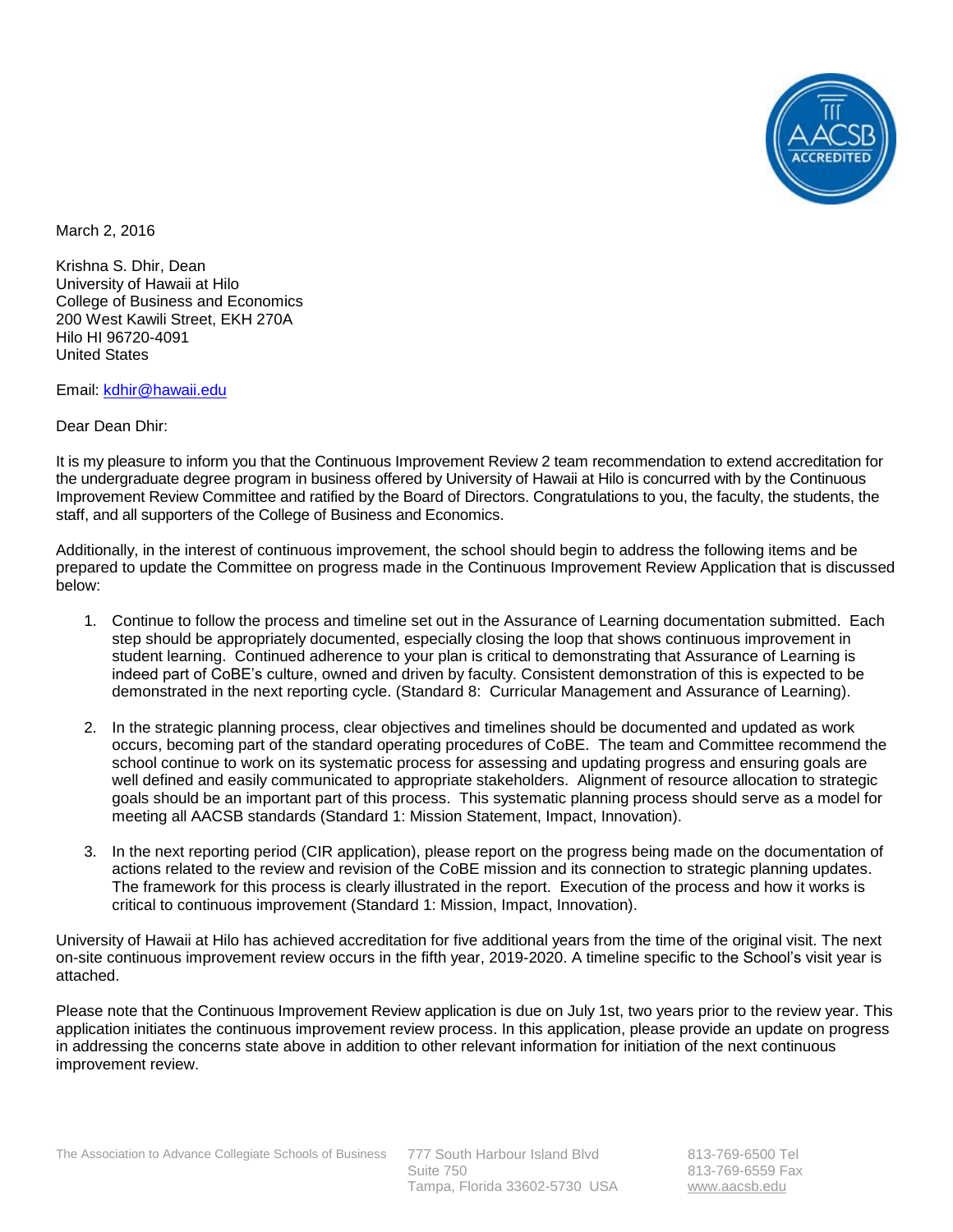Please refer to the *[Continuous Improvement Review Handbook](http://www.aacsb.edu/~/media/AACSB/Docs/Accreditation/Handbooks/circ-review-handbook-business-2013.ashx)* for more information regarding the processes for continuous improvement reviews. The handbook is evolving and will be updated frequently to provide the latest revisions to the CIR process. Continue to monitor the website for the most current version of the handbook.

Again, congratulations from the Accreditation Council and AACSB International - The Association to Advance Collegiate Schools of Business. Thank you for participating in the continuous improvement review process and for providing valuable feedback that is essential to a meaningful and beneficial review.

Sincerely,

 $4122$ 

William H. Glick, Chair Board of Directors

cc: Peer Review Team Diana Lawson, Continuous Improvement Review 2 Team Chair Craig McAllaster, Continuous Improvement Review 2 Member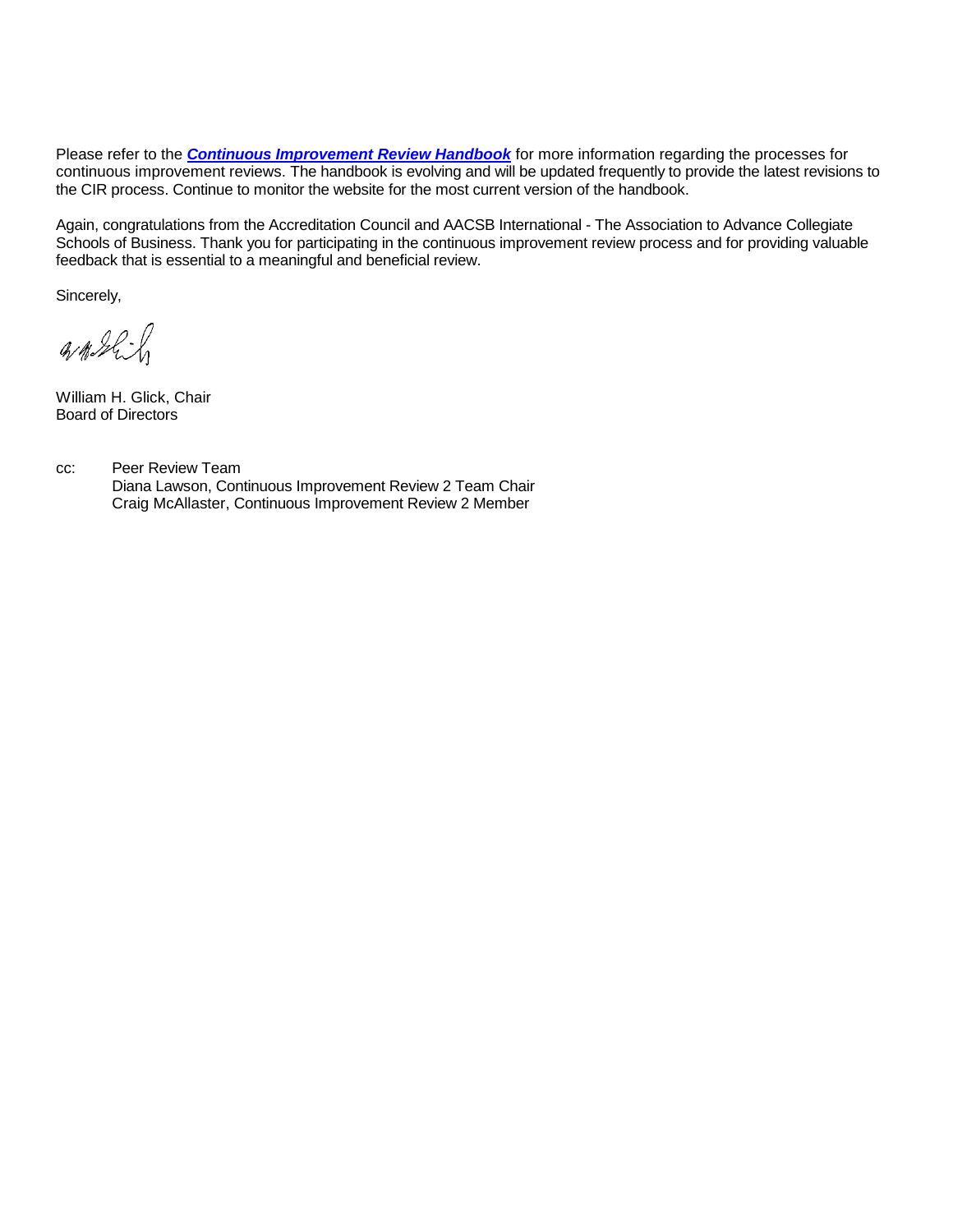## SCOPE OF ACCREDITATION Continuous Improvement Review January, 2016

**Name of Institution**: University of Hawaii at Hilo

**Name of Business Academic Unit**: College of Business and Economics

**List of Degree Programs Reviewed**: Bachelor of Business Administration (General Management and Accounting Majors)